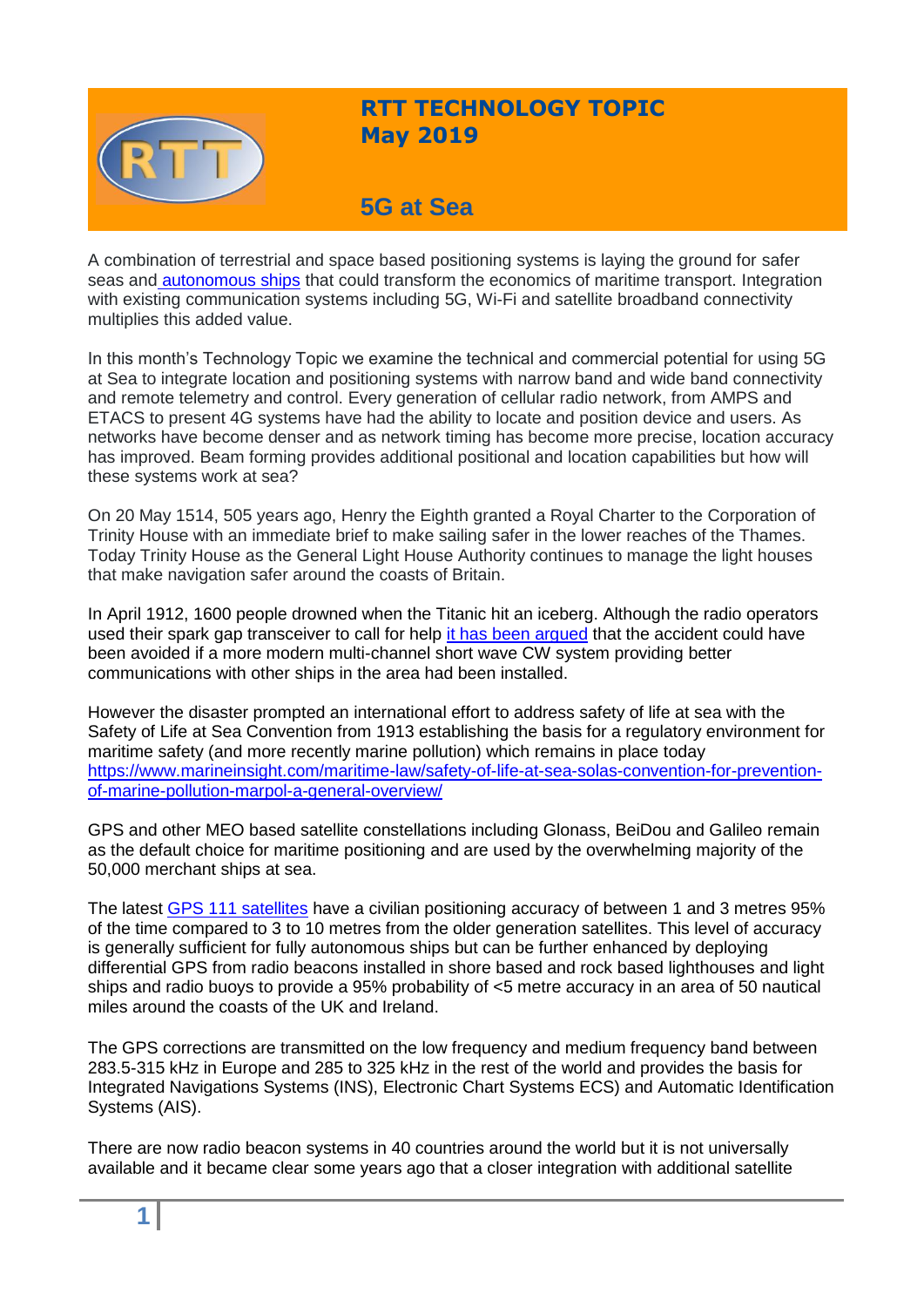systems (other than GPS) would be needed. These are known as Satellite Automatic Identification Systems (SAIS).

The choice of systems includes

[Orbcomm -](https://www.orbcomm.com/eu/networks/satellite-ais) a VHF based LEO constellation (137 MHz) with a recently upgraded constellation of 16 satellites at 775 kilometres providing positioning and vessel monitoring.

[Iridium-](https://www.iridium.com/solutions/maritime/merchant/) L Band with a recently upgraded constellation of 66 LEO satellites at 780 kilometres, the new constellation also supports an [automatic identification system \(AIS\) payload](https://www.satellitetoday.com/imagery-and-sensing/2019/02/15/exactearth-completes-ais-constellation-rollout/) in the VHF band with the longer term capability to support smart ships and e-navigation.

[Inmarsat](https://www.inmarsat.com/maritime/) – set up in 1979 by the International maritime Organization with the specific remit to provide reliable satellite based marine safety communications including the [Global Maritime](http://www.imo.org/en/OurWork/Safety/RadioCommunicationsAndSearchAndRescue/Radiocommunications/Pages/Introduction-history.aspx)  [Distress and Safety System.](http://www.imo.org/en/OurWork/Safety/RadioCommunicationsAndSearchAndRescue/Radiocommunications/Pages/Introduction-history.aspx) Inmarsat operates in L band (and S band and Ka band) from a constellation of geostationary satellites

[Intelsat-](http://www.intelsat.com/solutions/mobility/maritime/) maritime connectivity from C and Ku and Ka band geostationary satellites

[Eutelsat](https://www.eutelsat.com/en/services/data/mobility/maritime.html;jsessionid=E0F01FB3EA512CD13564FF01FD1D0CF4) – maritime connectivity from a Ku band GSO constellation

[SES-](https://www.ses.com/networks/maritime) maritime connectivity from a MEO and GSO constellation including C band, Ka band (O3b and Ku band.

The [European Global Navigation Satellite System Agency](https://www.satellitetoday.com/imagery-and-sensing/2019/02/08/thales-alenia-space-to-help-supply-satellite-navigation-services-in-africa/) is also promoting its Galileo (L band) based augmentation service promising one metre positioning precision. The Indian Navigation System, China's BeiDou constellation and the Russian Glonass network provide similar enhanced service capabilities (including two-way messaging from BeiDou).

Any and all of these systems are part of an overall industry connectivity offer covering everything from positioning and location through to internet access for passengers and crew and real time [remote monitoring of ship engines, drive trains](https://www.marinemec.com/technology/monitoring.htm) and electrical and mechanical systems. If any component needs replacing it will be pre ordered to be available at the next port to minimize maintenance time and cost. These systems can also reduce the environmental impact of ships – if a ship can be made more efficient it will generally produce less pollution. This could and should include the monitoring of [sulphur and particle emissions.](https://www2.mst.dk/Udgiv/publications/2016/02/978-87-93435-40-7.pdf) Sea IOT is therefore a discrete addressable market with significant growth potential.

A number of different modulation and radio protocol formats are used to support these services from VHF (50 KHz channel bandwidth within a 1 MHz pass band) to Ka-band (500 MHz channel bandwidth within a 3.5 GHz pass band).

To date there has been no real need to adopt universal radio standards across these maritime spectral assets. There are however initiatives to encourage the adoption of the 5G New Radio physical and MAC layer. This would help integrate satellite with shore based maritime support systems, for example 5G smart sea ports such as [Hamburg.](https://5g-monarch.eu/smart-sea-port-use-case/)

The 5G community would benefit substantially from the extension of service coverage and service capability from land based to maritime markets. Conversely, the maritime satellite community would benefit from 5G global scale.

Lessons learnt from 5G research into autonomous car connectivity and control is also potentially transferable to autonomous maritime transport applications. 50,000 ships is a small number compared to a couple of billion cars but the financial benefit of realising globally automated maritime shipping would be substantial and when ships hit each other or run aground, often due to pilot error, they make a terrible mess.